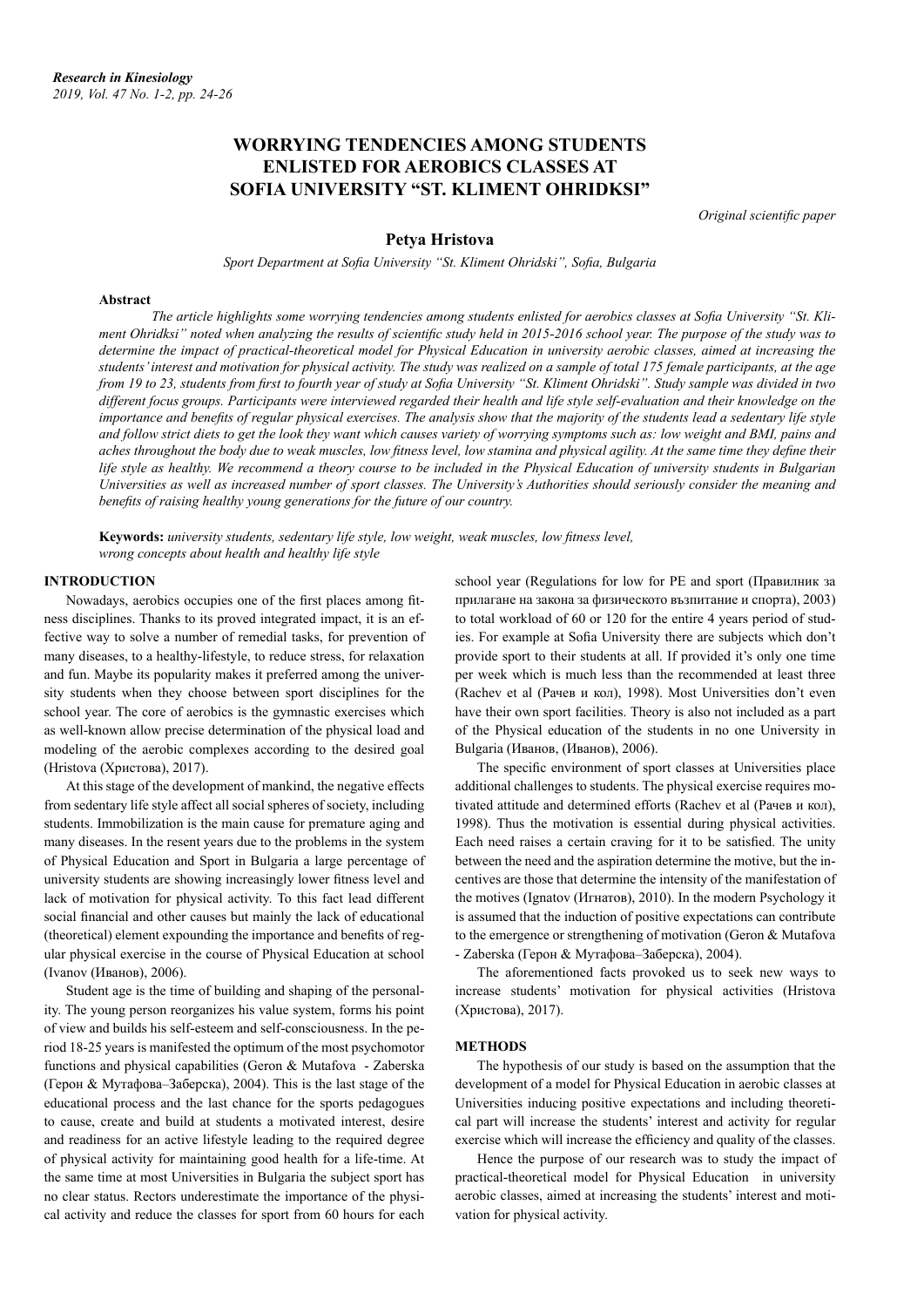# WORRYING TENDENCIES AMONG STUDENTS ENLISTED FOR AEROBICS CLASSES AT... 25

In accordance with the thesis we asked the students beforehand what results they expect from the aerobics classes. We also gather information about the student's health and life style self-evaluation and their knowledge on the importance and benefits of regular physical exercises. Subject of the research were a total of 175 female students, in their 1st to 4th year of study at Sofia University "St. Kliment Ohridski", at the age of 19 to 23, enlisted in 7 aerobics groups.

In accordance with their expectations were formed two experimental groups (EG1 and EG2), each of which worked on aerobics complex with different focus during one school year (2015-2016). Each group consisted of 25 female students. Students were measured in two anthropometric variables (body high and body weight), nine tests applied for determination of physical abilities and interviewed about their health and activity habits.

To establish the efficiency of the developed model we tested some functional and physical abilities of the students, before and after the experiment. To analyze the received data we used the following Mathematical Statistics Methods (Gigova (Гигова), 2009):

- Questionnaire survey
- Descriptive statistics analysis of variance;
- Statistical null hypothesis Student's t-test;
- Non-parametric statistical hypothesis test Mann–Whitney U test;
- Non-parametric statistical hypothesis test Wilcoxon signed-rank test.

#### **RESULTS AND DISCUSSION**

For the purposes of this article we are introducing some parts of the analysis we've made on the data received from our study. When asked how do they evaluate their health (Figure 1) a total

of 85,10% of the 175 students describe it as very good (32,98%) and good (52,12%). Also a total of 82,98% think that their life style is absolutely healthy (5,32%) and relatively healthy (77,66%) (Figure 2).

Figure 3 represents the self – reported frequency of physical activity. Most of the interviewed students (69,94%) exercise 1-2 times a month (45,47%) or don't at all (24,47%). Figure 4 gives students reports for experiencing different types of body pains/aches on daily bases. According the results, half of the 175 interviewed participants, declare that they have/feel pains/aches in the body constantly (17,67%) or time to time (32,33%) mostly in the back, neck and knees. As well-known untrained muscles are unable to maintain the proper position of the bones which is the main reason for the emergence of this pains at this young age.

Based on obtained parameters for body weight and body high, we calculated Body Mass Index (BMI) of the students at the beginning of the experiment and compered the results with the recommended by World Health Organization values. Referent values for BMI suggested from WHO are presented in Table 1.

Compared with results from our study, presented at Figure 5, the analysis showed that in contradiction with our expectations only 6,66% of the tested students are in condition of pre-obesity (Figure5). Most of them (61,13%) have normal weight but also many of participants in the study (32,21%) are underweight. These results are confirmed also in the study of Hristova (Христова) 2016, conducted year earlier. Having in mind that the majority of the tested students don't exercise on a regular basis this low body weight could be caused by two basic reasons: strict diet or the low mass of untrained muscles.

| Table 2: Variance analysis of students' physical abilities |
|------------------------------------------------------------|
|------------------------------------------------------------|

| physical performance |                        |         |       |       | R      | X      | S     | $V\%$ | As      | Ex      |
|----------------------|------------------------|---------|-------|-------|--------|--------|-------|-------|---------|---------|
| $N_2$                | test name              | measure | min   | max   |        |        |       |       |         |         |
|                      |                        |         |       |       | EG1    |        |       |       |         |         |
| 1.                   | floor-touch test       | sm      | 32,0  | 62,0  | 48,20  | 48,20  | 9,24  | 19,2  | $-0,32$ | $-1,21$ |
| 2.                   | trunk/neck flexibility | sm      | 15,0  | 43,0  | 28,28  | 28,28  | 6,70  | 23,7  | $-0,2$  | 0,13    |
| 3.                   | push-ups               | max     | 0,0   | 28,0  | 14,64  | 14,64  | 7,11  | 48,5  | 0,03    | $-0,12$ |
| 4.                   | sit-ups                | 30 sec  | 8,0   | 20,0  | 14,88  | 14,88  | 2,80  | 18,8  | $-0,16$ | 0.07    |
| 5.                   | squats                 | 30 sec  | 15,0  | 28,0  | 20,92  | 20,92  | 3,03  | 14,5  | $-0,05$ | 0,51    |
| 6.                   | standing long jump     | sm      | 102,0 | 170,5 | 135,88 | 135,88 | 14,09 | 10,4  | $-0,10$ | 1,20    |
| 7.                   | 20 m sprint run        | sec     | 3,76  | 5,20  | 4,32   | 4,32   | 0,34  | 7,8   | 0,56    | 0,55    |
| 8.                   | HR in rest             | beat/m  | 63,0  | 80,0  | 71,20  | 71,20  | 4,68  | 6,6   | 0,21    | $-0,82$ |
| 9.                   | step test              | ml/kg/m | 30,35 | 36,26 | 33,18  | 33,18  | 1,95  | 5,9   | 0,01    | $-1,07$ |
|                      |                        |         |       |       | EG2    |        |       |       |         |         |
| 1.                   | floor-touch test       | sm      | 27,0  | 66,0  | 39,0   | 50,04  | 8,71  | 17,4  | $-0,46$ | 0,96    |
| 2.                   | trunk/neck flexibility | sm      | 24,0  | 50,0  | 26,0   | 31,60  | 5,02  | 15,9  | 1,92    | 6,85    |
| 3.                   | push-ups               | max     | 5,0   | 23,0  | 18,0   | 13,68  | 5,03  | 36,8  | $-0,16$ | $-0,80$ |
| 4.                   | sit-ups                | 30 sec  | 9,0   | 23,0  | 14,0   | 16,00  | 3,41  | 21,3  | 0,43    | $-0,27$ |
| 5.                   | squats                 | 30 sec  | 18,0  | 27,0  | 9,0    | 21,44  | 1,92  | 8,9   | 0,74    | 1,98    |
| 6.                   | standing long jump     | sm      | 98,0  | 189,0 | 91,0   | 140,76 | 20,66 | 14,7  | 0,05    | 0,47    |
| 7.                   | 20 m sprint run        | sec     | 3,80  | 4,66  | 0,86   | 4,08   | 0,21  | 5,2   | 1,24    | 1,81    |
| 8.                   | HR in rest             | beat/m  | 61,0  | 80,0  | 19,0   | 70,52  | 4,76  | 6,8   | $-0,03$ | $-0,25$ |
| 9.                   | step test              | ml/kg/m | 30,35 | 36,26 | 5,91   | 33,92  | 1,55  | 4,6   | $-0,44$ | $-0.04$ |

 $N=25$ ,  $\alpha = 0.05$ , As  $0.05 = 0.927$ , Ex  $0.05 = 1,803$ 

| Gender    | Excellent | Above Average                                                               | Average      | <b>Below Average</b> | Poor     |
|-----------|-----------|-----------------------------------------------------------------------------|--------------|----------------------|----------|
| Female    | > 25      | $21 - 25$                                                                   | $15 - 20$    | $9 - 14$             | $\lt 9$  |
|           |           | Table 4: Recommended values for push-ups (McArdle, W.D. 2000: 418)          |              |                      |          |
| Age       | Excellent | Good                                                                        | Average      | Fair                 | Poor     |
| $20 - 29$ | >48       | $34 - 38$                                                                   | $17 - 33$    | $6 - 16$             | $\leq 6$ |
|           |           | Table 5: Recommended values for standing long jump (Hede, C. 2011: 178-179) |              |                      |          |
| Age       | Excellent | Above av.                                                                   | Average      | Below av.            | Poor     |
| >16       | >1.91m    | 1.91 - 1.78m                                                                | 1.77 - 1.63m | $1.62 - 1.50m$       | < 1.50m  |